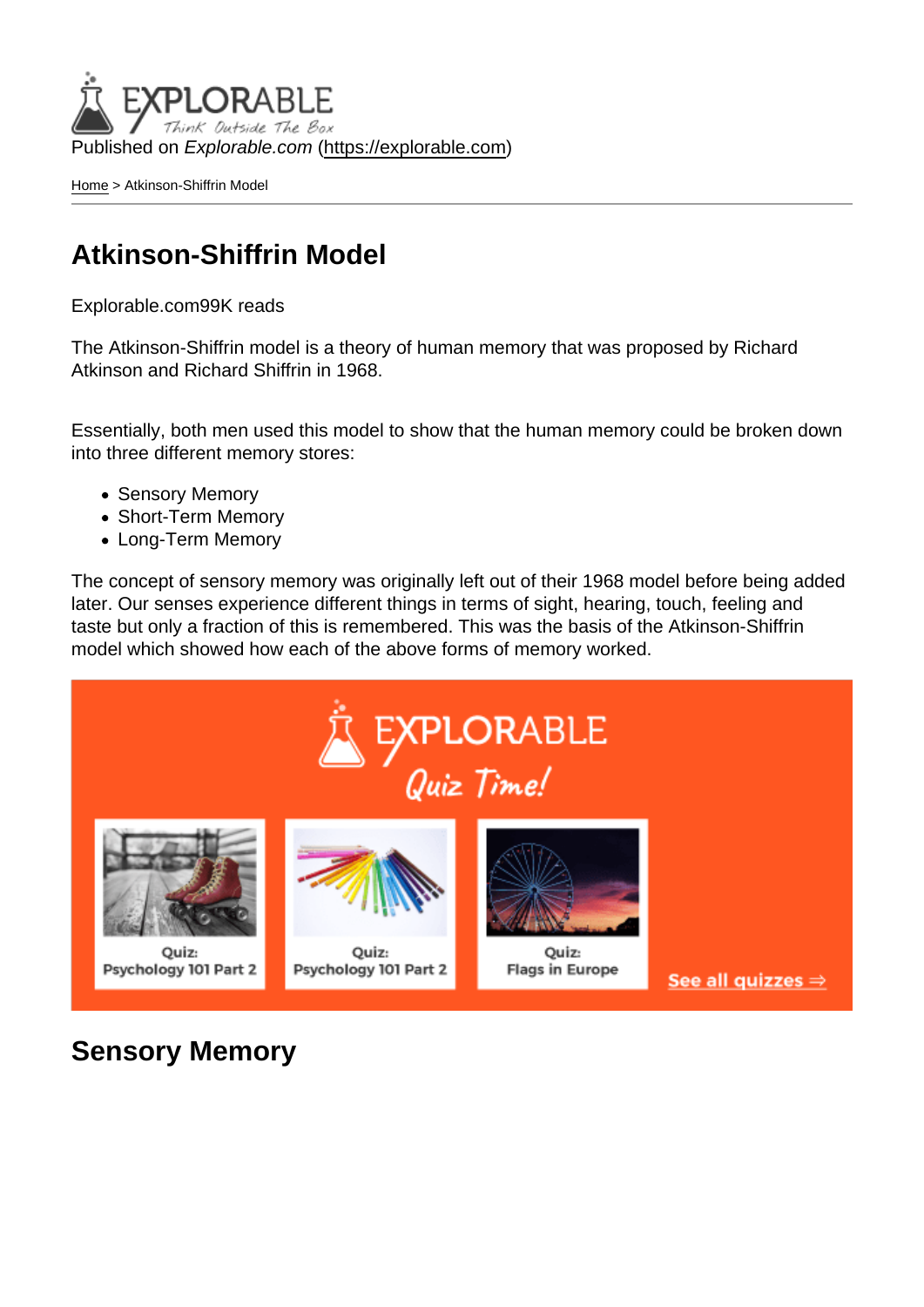We take in enormous amounts of information through our senses but the vast majority of it cannot be processed correctly due to the limitations of our memory. Information not attended to immediately is held in our [sensory memory](https://explorable.com/sensory-memory)  $[1]$  which holds onto this knowledge for a very short period of time.

All of our senses have sensory memory systems but the systems focused on by the [Atkinson-](http://users.ipfw.edu/abbott/120/AtkinsonShifrin)[Shiffrin model](http://users.ipfw.edu/abbott/120/AtkinsonShifrin) [2] relate to sight and sound known as iconic and echoic memory respectively. Iconic memory lasts less than half a second while echoic memory ceases after three or four seconds.

## Short-Term Memory (STM)

This relates to memories of information which is retained by our senses long enough for it to be used. An example of this is a telephone number which needs to be remembered before being dialed. The Peterson and Peterson study of 1959 showed that [Short-Term Memory](https://explorable.com/short-term-memory) [3] (STM) lasts for less than 30 seconds unless the information is attended to within that timeframe. The 1956 Miller study stated that [seven \(plus or minus two\)](http://www.musanim.com/miller1956/) [4] pieces of information can be learned in that 30 second period. Yet this has been disputed since, with the belief that STM varies depending on conditions.

## Long-Term Memory (LTM)

The Atkinson-Shiffrin model believed that STM could be transferred to [Long-Term Memory](https://explorable.com/long-term-memory) [5] (LTM) if the information was processed and learned fast enough. LTM has a limitless capacity and is capable of lasting a lifetime. This basically means we never lose the ability to store new information regardless of how long we live.

## **Criticisms**

The fact that the Atkinson-Shiffrin model is extremely linear has drawn criticism from psychologists who state that this model does not account for STM and LTM memory stores. Though this model was an excellent base for further memory theories to be espoused, its rigidity appears to be its biggest Achilles Heel.

For example, autistic savants have the ability to perfectly recall exact figures and facts without ever having to rehearse. The Atkinson-Shiffrin model suggests that memories decay over time yet certain savants appear capable of total recall decades later. Therefore, it may be too simplistic to suggest that every mind possesses exactly three memory stores.

There are also rare occasions when STM is damaged but LTM is not. According to the Atkinson-Shiffrin model, this should not be possible. Their model suggests that information that cannot get through STM should never be encoded in LTM. This is the earliest and most simplistic model and can no longer be taken as Gospel. More advanced models with the benefits of modern research should take precedence though the Atkinson-Shiffrin model cannot be discounted entirely.

Source URL: https://explorable.com/atkinson-shiffrin-model?gid=1596